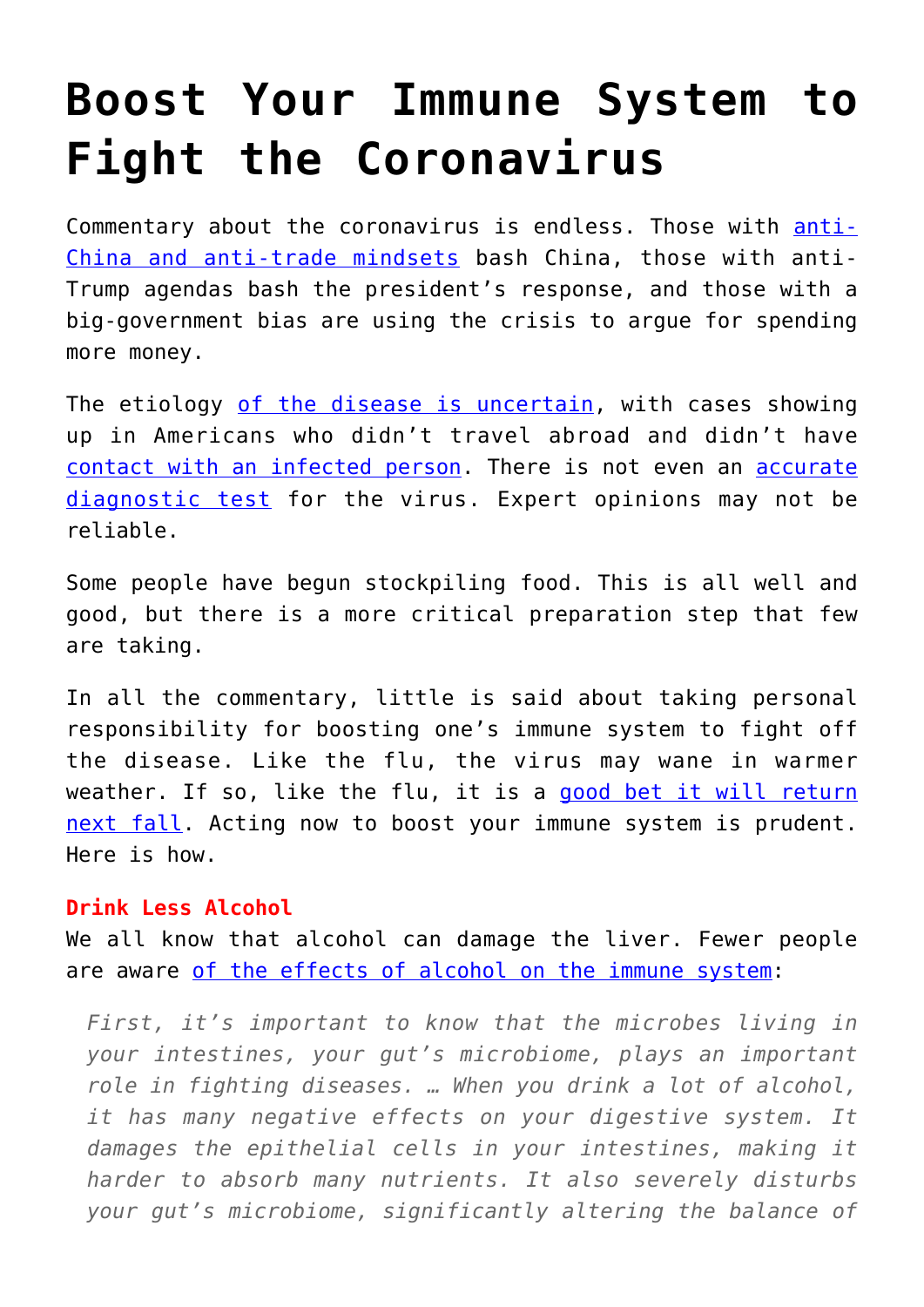*healthy and unhealthy bacteria. …* 

*Excessive drinking may impair the function of immune cells in the lungs and upper respiratory system, leading to increased risk for pneumonia, tuberculosis, and acute respiratory distress syndrome, or ARDS. Because the immunity of the mucus is impaired in both the lungs and digestive tract, any disease can become more severe. …* 

*Excessive drinking reduces the number and function of three important kinds of cells in your immune system–macrophages, T and C cells. Macrophages are the first line of defense against disease.*

Perhaps you are just an occasional binge social drinker. Knocking down your immune system in a crowded public place is a terrible idea.

#### **Eat Less Sugar and Processed Food**

[WebMD puts it this way](https://www.webmd.com/cold-and-flu/cold-guide/10-immune-system-busters-boosters#1): "Eating or drinking too much sugar curbs immune system cells that attack bacteria. This effect lasts for at least a few hours after downing a couple of sugary drinks."

A sugary cup of coffee and a pastry in the morning compromises your immune system. At lunch, when you have a bottle of soda with your sandwich, your body's ability to resist illnesses going around the office is compromised. **Eat enough sugar**, and you "can reduce the ability of white blood cells to kill germs by 40 percent."

In the morning, consider eating an orange instead of drinking sugary orange juice. Throughout the day, look for opportunities to incorporate more immune-boosting vegetables in your diet. The Brassica family – broccoli, kale, bok choy, Brussel sprouts, etc. - are [especially noteworthy immune](https://www.ncbi.nlm.nih.gov/pubmed/23631258) [boosters.](https://www.ncbi.nlm.nih.gov/pubmed/23631258)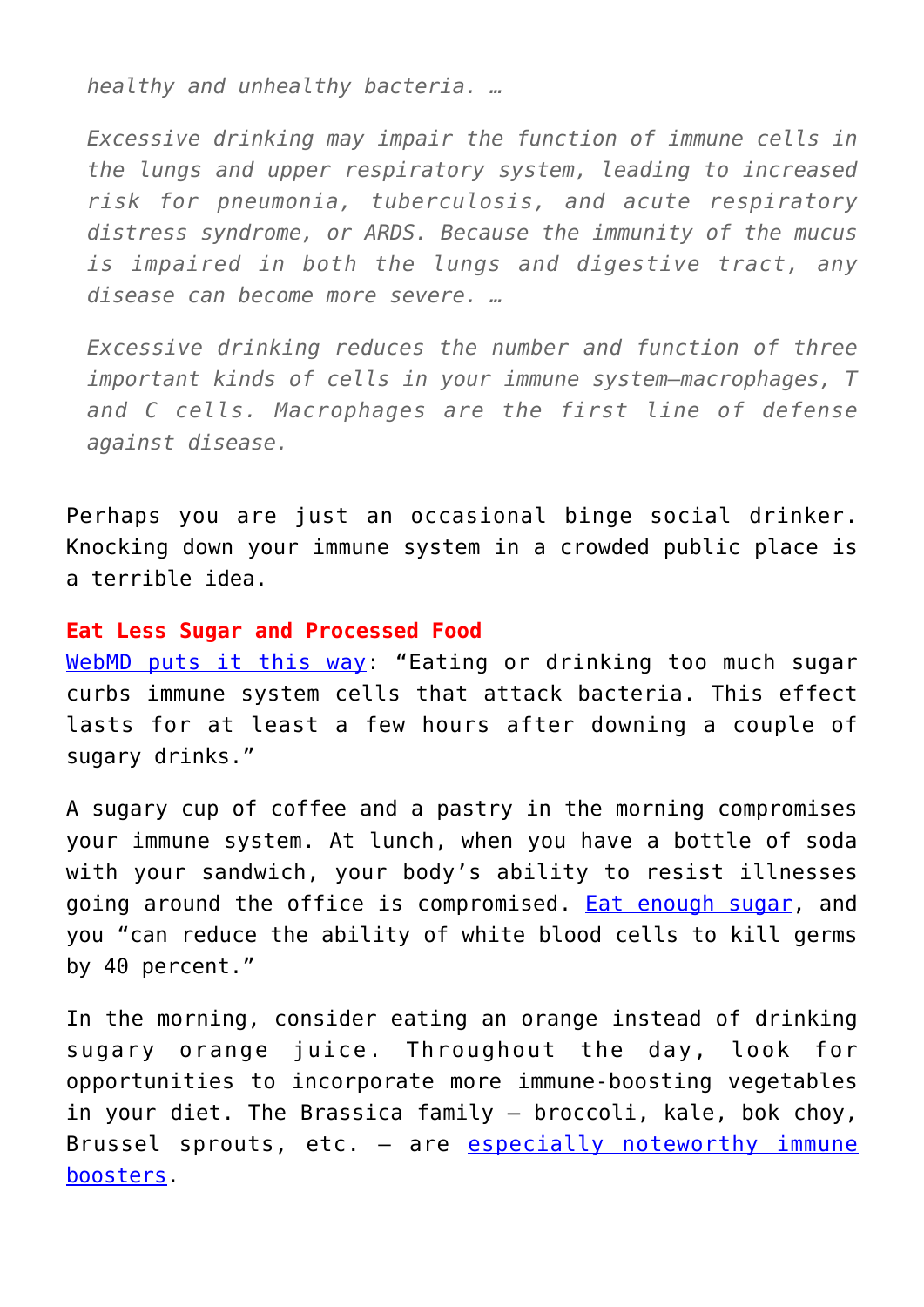## **Exercise Regularly**

An essay by [Harvard Health Publishing puts it this way](https://www.health.harvard.edu/staying-healthy/how-to-boost-your-immune-system):

*Regular exercise is one of the pillars of healthy living. It improves cardiovascular health, lowers blood pressure, helps control body weight, and protects against a variety of diseases. But does it help to boost your immune system naturally and keep it healthy? Just like a healthy diet, exercise can contribute to general good health and therefore to a healthy immune system. It may contribute even more directly by promoting good circulation, which allows the cells and substances of the immune system to move through the body freely and do their job efficiently.*

Even if you don't have a regular exercise regime, you can spend less time on social media, get up from watching CNN or Fox News, and get outdoors for a walk. "[Moderate activity is](https://www.webmd.com/cold-and-flu/cold-guide/exercise-when-you-have-cold#1) [all you need](https://www.webmd.com/cold-and-flu/cold-guide/exercise-when-you-have-cold#1)" to boost your immune system.

### **Have a Sense of Purpose**

The science behind how one's state of mind and illness are linked is controversial, but allowing our thinking to control us is never a good idea.

[Researchers have questioned individuals](https://www.scientificamerican.com/article/how-happiness-boosts-the-immune-system/) about "how often in the past week they had felt happy or satisfied, and how often they felt that their life had a sense of meaning." They were looking to distinguish those who felt happy due to "hedonic well-being (characterized by material or bodily pleasures such as eating well or having sex)" and those who experienced "eudaimonic well-being (deeper satisfaction from activities with a greater meaning or purpose, such as intellectual pursuits, social relationships or charity work)."

Their results are eye-opening. They found "people with a meaning-based or purpose-based outlook had favorable geneexpression profiles, whereas hedonic well-being, when it occurred on its own, was associated with profiles similar to